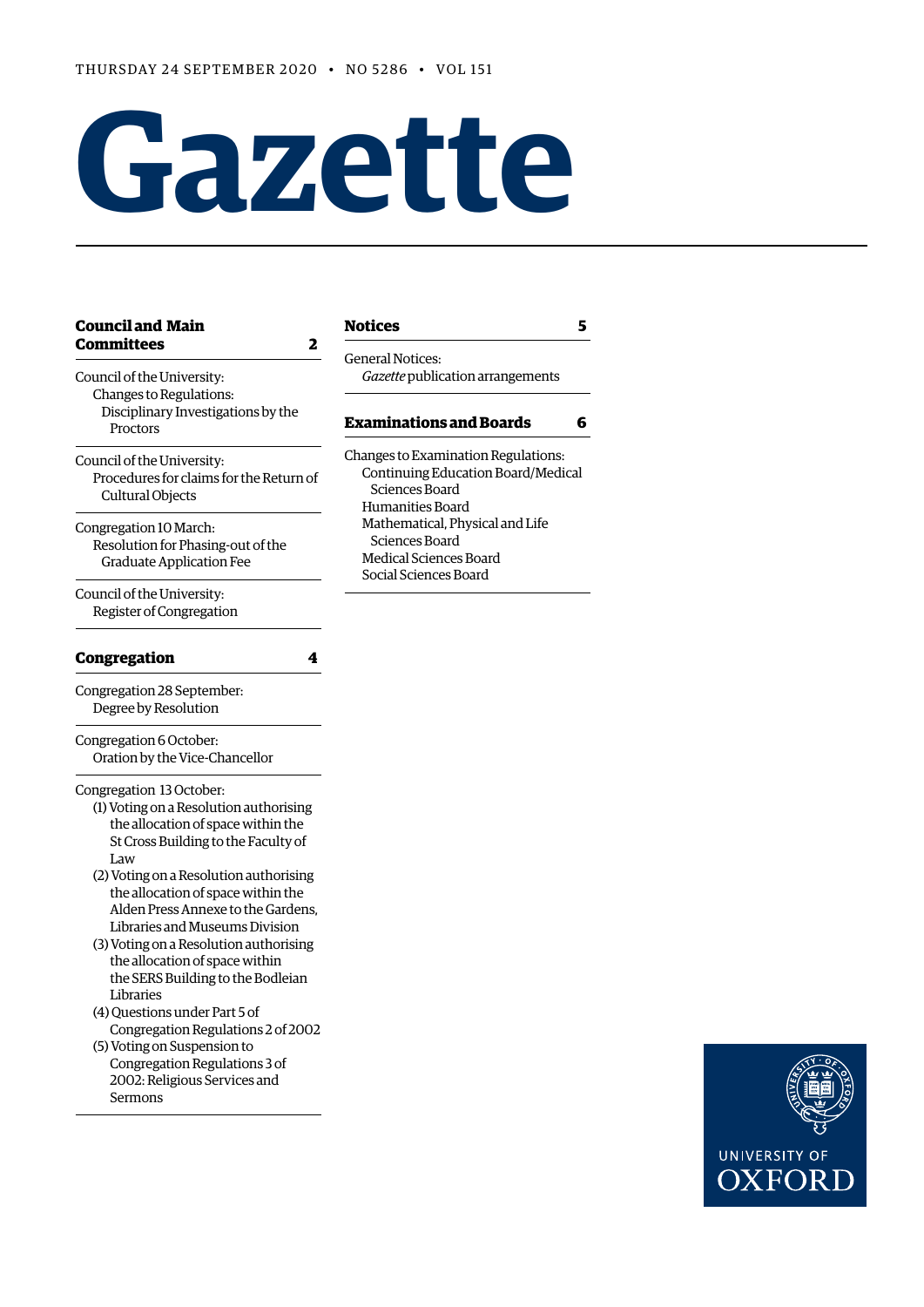# <span id="page-1-0"></span>Council and Main Committees

#### **Council of the University**

#### **Changes to Regulations**

Council has made the following changes in regulations, to come into efect on **9 October**.

#### **Disciplinary Investigations by the Proctors**

#### *Explanatory Note*

The following changes, made on the recommendation of the Proctors, remove any reference to a hearing needing to be face-to-face and enable summary determination by the Proctors to occur remotely. Such an alteration in process would expand the Proctors' ability to manage low-level student misconduct matters through an online meeting or email correspondence, alongside the current provision of face-to-face hearings. No changes are proposed to the timeframe within which a hearing should be concluded, nor how a student can be supported through the process, nor what information would need to be exchanged, nor how the Proctors' decision would be communicated. A greater fexibility in being able to hold hearings in diferent formats will ensure that multiple cases can be processed at the same time, while also ensuring that students receive due process. In addition, greater fexibility as to how a hearing can be held will enable the Proctors to conduct hearings with students who are currently studying remotely. In retaining this fexibility beyond the current pandemic, the Proctors can avoid delays to the process for students who have returned home, or who are studying outside the UK, or who are working etc.

The opportunity has also been taken to change to gender-neutral pronouns and possessive determiners.

#### *Text of Regulations*

In Council Regulations 2 of 2006, concerning Disciplinary Investigations by the Proctors under Statute XI, amend as follows (new text underlined, deleted text struck through):

#### 'EXERCISE OF SUMMARY JURISDICTION (2) the student shall be entitled to be UNDER SECTION 31 accompanied or represented (in writing-

exercise their powers under section 31, they (3) the student may apply for an shall send a notice to the student:<br>adjournment of when the matter will

relevant provision in Statute XI the act (4) the Proctors may proceed with

alleged to have been committed and the (5) the student will be provided with place at which the breach is alleged to Clerk to the Proctors shall read out the have taken place; have taken place; have taken place; details of the alleged breach;

the powers of the Proctors under section to confirm whether they he or she 31, including the penalties available, and understands the breach they are he or the right of appeal; he right of appeal; she is alleged to have committed;

to the Student Disciplinary Panel, the he or she is alleged to have committed, penalties available, and the rights of the Proctors or a person appointed by appeal; them shall provide a brief summary of

being referred to the Student Disciplinary (8) if the student accepts that they have Panel: he or she has committed the breach,

(6) asking the student to reply to the (a) the student he or she shall be Proctors in writing within seven days of invited to make a statement in the sending of the letter: mitigation of the breach and may

and the Proctors shall annex to the notice a relevant to any findings and penalty;<br>copy of these regulations unless previously provided by the Proctors. (b) if the student provides calls

15. Where a student has agreed in writing to provide call evidence, the Proctors may<br>the matter being dealt with under section 31, provide call evidence in reply; the procedure shall be as follows:

(1) the Proctors shall notify the student in writing of the date of when the matter will be considered the hearing, giving at least two clear days' notice;

14. In any case in which the Proctors of the Proctors of Congregation;<br>consider that it may be appropriate to of Congregation;

(1) informing <u>the student him or her</u> of  $\frac{bc \text{ considered the hearing, which the  
Proctors may grant if they consider it  
or her, identifying by reference to the  
reasonable to do so;$ 

or omission alleged to constitute the considering the matter a hearing in the breach; breach; absence of a response from the student (2) giving full particulars of the alleged<br>breach or breaches, including the date<br>or dates or approximate date or dates on<br>which or between which each breach is<br>which or between which each breach is

(3) explaining to the student him or her (6) the Proctors shall ask the student

(4) explaining to the student him or her (7) if the student confirms that they he or the alternative procedures of referral she understands the breach that they are (5) asking the student whether <u>they he original</u> the case and ask the student <u>to confirm</u><br>she wishes the matter to be dealt with by<br>the Proctors under section 31 instead of have he or she has committed the breach;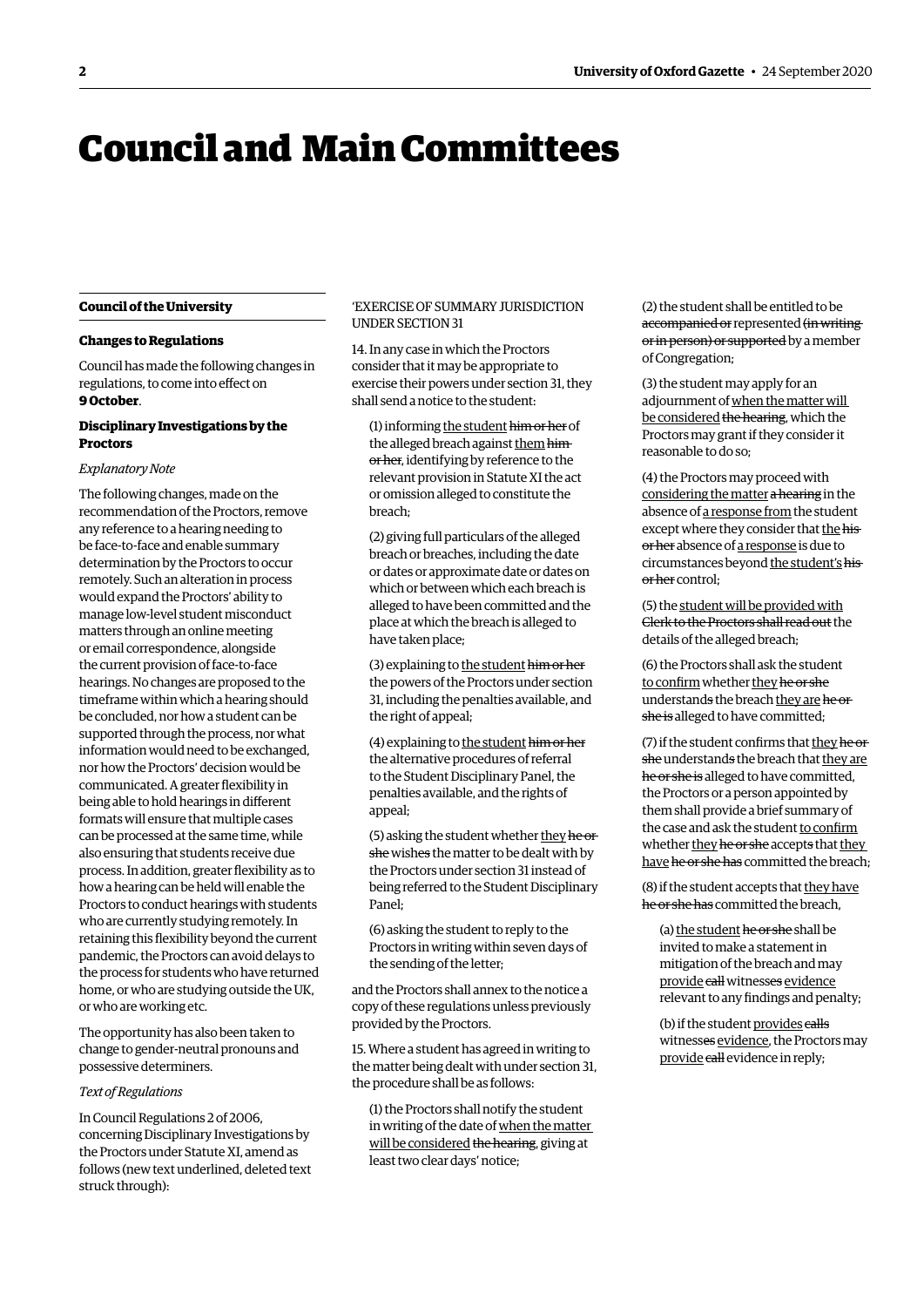(9) if the student does not accept that they have he or she has committed the breach,

(a) the Proctors or a person appointed by them and the student shall be entitled to provide give evidence at the hearing, to make an opening statement speech, to provide call witnesses evidence, and comment on others' evidence;to question any person (including a party) who gives evidence.

(b) the student will usually be required to put his or her questions through the Proctors and may be required to put them in writing;

(bc) the Proctors shall present their case frst;

(cd) closing statements may be made, with the student being given the opportunity to comment speak last;

(10) the student shall be asked to withdraw while the Proctors will consider their fndings and any penalty;

(11) the Proctors shall announce their fndings and any penalty;

(12) where a fine and/or compensation is to be imposed, it shall be paid within seven calendar days to the Clerk to the Proctors;

(13) if the student appeals to the Student Disciplinary Panel, they he or she may apply to the Proctors or to that Panel under section 49 (1) for an order suspending or postponing the imposition of any penalty imposed by the Proctors;

(14) the Proctors shall be responsible for ensuring that a written record of the proceedings is made;

(15) the Proctors shall send to the student a written record of their fndings and any penalty imposed and inform the Dean of the student's college of the outcome of any penalty imposed.'

#### **Council of the University**

#### **Procedures for claims for the Return of Cultural Objects**

On 13 July, Council approved the Procedures for claims for the Return of Cultural Objects from Oxford University Museums and Libraries. A copy of the procedure is available at: www.glam.ox.ac.uk/ [procedures-for-return-of-cultural-objects](www.glam.ox.ac.uk/procedures-for-return-of-cultural-objects-claims)claims.

| Congregation | 10 March |
|--------------|----------|
|--------------|----------|

#### **Resolution for Phasing-out of the Graduate Application Fee**

A debate and a vote on a resolution to phase out the graduate application fee took place at the Congregation meeting on 10 March. Further details about the meeting, including [Council's response, can be found in](https://gazette.web.ox.ac.uk/sites/default/files/gazette/documents/media/5_march_2020_-_no_5269_redacted.pdf#page=2) *Gazette*  No 5269, 5 March 2020, p316.

The text of the resolution is: 'To commit the University to the abolition of the graduate application fee in its entirety by the Academic Year 2024–25 and to prevent further fee increases in the meantime'.

[At the meeting the resolution was rejected](https://gazette.web.ox.ac.uk/files/19march2020-no5271redactedpdf#page=2)  (see *Gazette* No 5271, 19 March 2020, p344 for full results).

A postal vote was called on the resolution and the results are as follows: For: 419; Against: 380. The result rejects the outcome of the vote at the Congregation meeting on 10 March. The resolution is accordingly carried.

Further information is available on the [Congregation website at https://governance.](https://governance.admin.ox.ac.uk/congregation-meeting-10-march-2020)  admin.ox.ac.uk/congregation-meeting-10 march-2020.

#### **Council of the University**

#### **Register of Congregation**

The Vice-Chancellor reports that the following names have been added to the Register of Congregation:

Baggiolini, C, Department of Materials Dapous, R K, All Souls de Ferra, S, Brasenose Dixon, Sir Michael, Green Templeton Fletcher, T S F, Hertford Fullerton, J, St Hilda's Gilding, B J, New College Hanson, L, St Hilda's Lee, L, Faculty of Clinical Medicine McGowen, S L, Department of Education Masters, J P M, Faculty of Clinical Medicine Myring, H, St Hugh's Nimura, C, Wolfson O'Brien, C P, Queen's Romei, F, Hertford Rose, D G L, Magdalen Spiliotis, I, Faculty of Clinical Medicine

#### **Divisional and Faculty Boards**

For changes in regulations for examinations see ['Changes to Examination Regulations'](#page-5-1) below.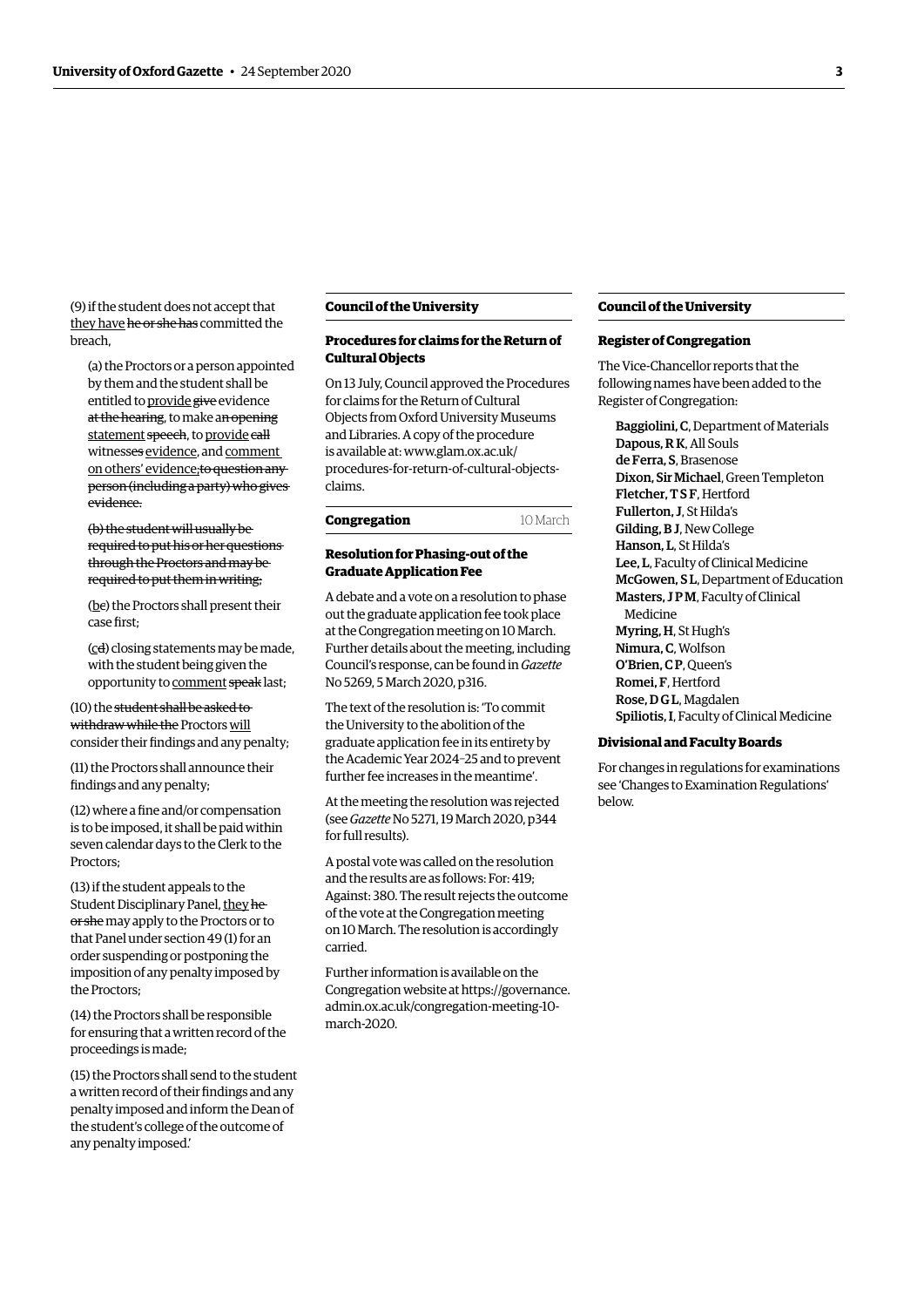## <span id="page-3-0"></span>Congregation

| Congregation |  |
|--------------|--|
|--------------|--|

**Congregation** 28 September

**Degree by Resolution** 

*This content has been removed as it contains personal information protected under the Data Protection Act.*

| noon, 6 October |
|-----------------|
|                 |

#### **Oration by the Vice-Chancellor**

The Vice-Chancellor will address the House.

The Oration will be given in the Sheldonian Theatre at noon. Congregation members [wishing to attend must register at https://bit.](https://bit.ly/3kgnBdc)  ly/3kgnBdc by **3pm, 1 October**. Registration is mandatory to restrict numbers and for test and trace purposes. You will be refused entry on the day if you have not registered.

**Congregation** 13 October

#### **(1) Voting on a Resolution authorising the allocation of space within the St Cross Building to the Faculty of Law**

[For full text of resolution see](https://gazette.web.ox.ac.uk/sites/default/files/gazette/documents/media/25_june_2020_-_no_5282_redacted.pdf#page=3) *Gazette* No 5282, 25 June 2020, p457.

#### **(2) Voting on a Resolution authorising the allocation of space within the Alden Press Annexe to the Gardens, Libraries and Museums Division**

[For full text of resolution see](https://gazette.web.ox.ac.uk/sites/default/files/gazette/documents/media/23_july_2020_-_no_5285_redacted.pdf#page=8) *Gazette* No 5285, 23 July 2020, p490.

#### **(3) Voting on a Resolution authorising the allocation of space within the SERS Building to the Bodleian Libraries**

[For full text of resolution see](https://gazette.web.ox.ac.uk/sites/default/files/gazette/documents/media/23_july_2020_-_no_5285_redacted.pdf#page=8) *Gazette* No 5285, 23 July 2020, p490.

#### **(4) Questions under Part 5 of Congregation Regulations 2 of 2002**

[For full text of questions and Council's reply](https://gazette.web.ox.ac.uk/sites/default/files/gazette/documents/media/23_july_2020_-_no_5285_redacted.pdf#page=8)  see *Gazette* No 5285, 23 July 2020, p490.

#### **(5) Voting on Suspension to Congregation Regulations 3 of 2002: Religious Services and Sermons**

#### *Explanatory Note*

The following part-suspensions of paragraphs within Part 6 of Congregation Regulations 3 of 2002, made on the recommendation of the Committee for the Nomination of Select Preachers, suspend the regulations to hold the University Sermons in Michaelmas term 2020 at the Cathedral, New College and Exeter College. Certain University Sermons in Michaelmas term 2020 will instead be recorded and podcast on the website of the University Church of St Mary the Virgin, due to the Church of England's recommendation that clergy 'provide other ways of enabling people to walk with God so as to enable the people of God and anyone and everyone who looks to God for support and meaning in this time of crisis to participate in the life of worship at home'.

#### *Text of Regulations*

In Congregation Regulations 3 of 2002, concerning the Conduct of Ceremonies in Congregation and certain other Ceremonies, suspend part of regulations 6.17 in respect of the University Sermons in relation to Michaelmas term 2020 only as follows (suspended text struck through):

#### '**SERMONS TO BE PREACHED ELSEWHERE THAN IN ST MARY'S CHURCH**

6.17. Sermons shall be preached before the University in certain colleges, on certain days, namely:

(1) in the Cathedral Church of Christ on the frst Sunday in Advent and on Whitsunday;

(2) in Magdalen College, on the Sunday in Full Term nearest St Mark's Day, and on the ninth Sunday of Trinity Term;

(3) in Oriel College, on the eighth Sunday of Hilary Full Term;

(4) in Hertford College, the Macbride Sermon (preached in accordance with Part 34 of the Schedule to the Statutes) on the second Sunday in Hilary Term;

(5) in the Cathedral Church of Christ, when a Court Sermon is required;

(6) in Queen's College, on Trinity Sunday;

(7) in rotation, in one of those colleges and societies which have so agreed with the Committee for the Nomination of Select Preachers, the Ramsden Sermon (preached in accordance with Regulation 6.16 above), on the fourth Sunday of Michaelmas Full Term;

(8) in rotation, in one of those colleges and societies which have so agreed with the Committee for the Nomination of Select Preachers, the Sermon on the Sin of Pride (preached in accordance with Regulation 6.15 above), on the last Sunday before Advent;

(9) in rotation, in one of those colleges and societies which have so agreed with the Committee for the Nomination of Select Preachers, the Sermon on the Grace of Humility (preached in accordance with Regulation 6.15 above), on Quinquagesima Sunday.

6.18. In each instance, except those detailed in 6.17 (4), 6.17 (5), 6.17 (7), 6.17 (8) and 6.17 (9) above, the preacher shall be appointed by the college.'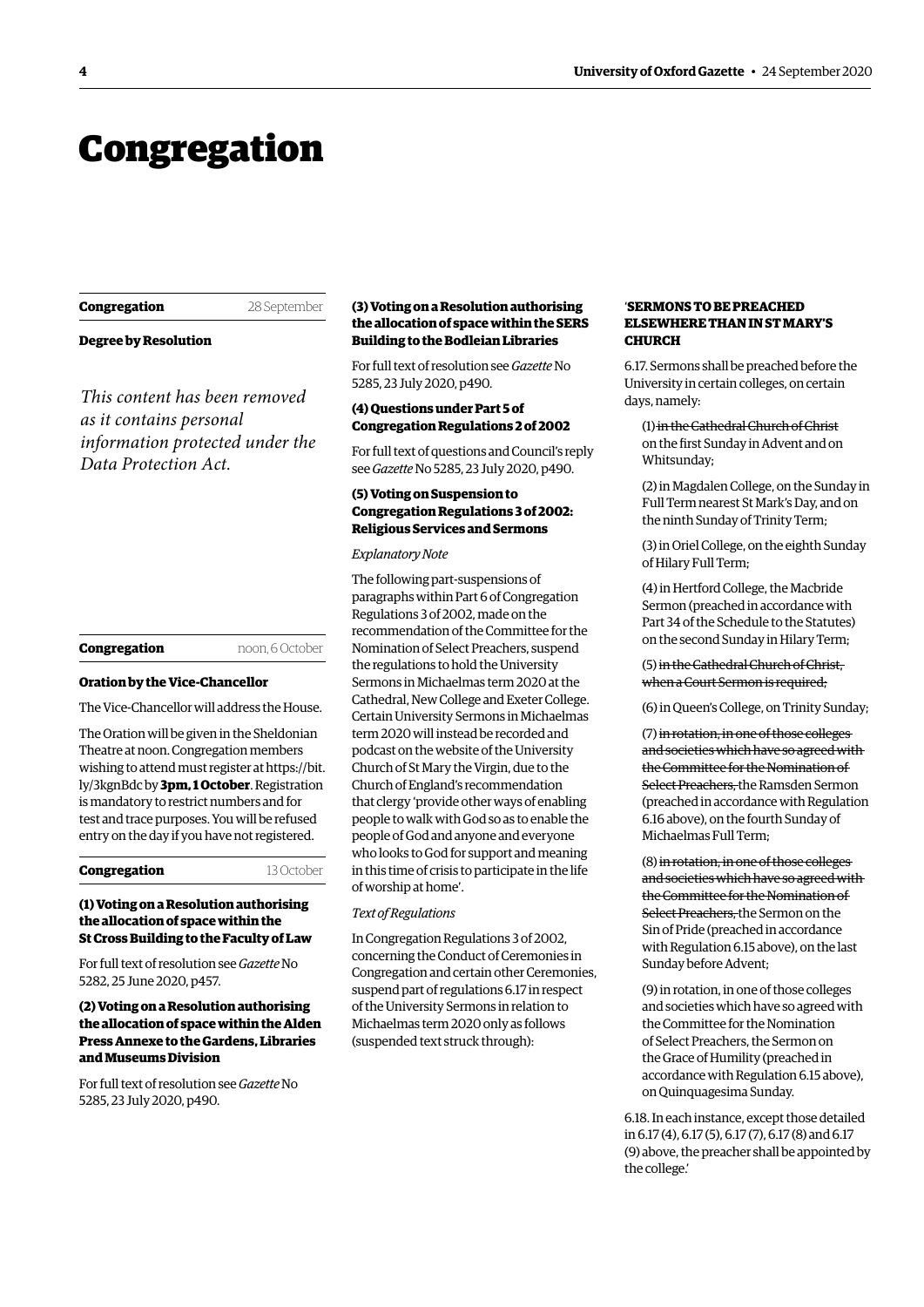## Notices

#### <span id="page-4-0"></span>**Meeting information**

Members of Congregation are reminded that any two members may, not later than **noon on 5 October**, give notice in writing to the Registrar that they wish to oppose the resolutions at 1–3 above or the suspension of regulations at 5 above (see the note on the conduct of business in Congregation below). If no such notice has been given, and unless Council has declared otherwise or the meeting has been adjourned, the resolutions shall be declared carried, and the meeting may be cancelled.

#### **Note on procedures in Congregation**

¶ Business in Congregation is conducted in accordance with Congregation Regulations [2 of 2002 \(https://governance.admin.ox.ac.](https://governance.admin.ox.ac.uk/legislation/congregation-regulations-2-of-2020)  uk/legislation/congregation-regulations-2-of-2002). A printout of these regulations, or of any statute or other regulations, is available from the Council Secretariat on request. A member of Congregation seeking advice on questions relating to its procedures, other than elections, should contact Mrs R Thomas at the University Offices, Wellington Square (telephone: (2)80317; email rebecca.thomas@admin. [ox.ac.uk\); questions relating to elections](mailto:rebecca.thomas@admin.ox.ac.uk)  should be directed to the Elections Officer. Ms S L S Mulvihill (telephone: (2)80463; email: elections.office@admin.ox.ac.uk). **While COVID-19 working restrictions remain in place, any notice that needs to be given to the Registrar in writing [should be sent by email to registrar@](mailto:registrar@admin.ox.ac.uk)  admin.ox.ac.uk. Notices sent to the**  University Offices may not be received.

#### **General Notices**

#### *Gazette* **publication arrangements**

We are continuing to publish the *Gazette*  in digital format only, as a result of ongoing COVID-19-related working restrictions. Arrangements for archival copies will be made at a later date.

We will continue to send emails to our online subscribers, as well as to our print subscribers, where we have an email address for them, so that they continue to receive the *Gazette* in an available format.

If you are a print subscriber and do not wish to receive such emails, or if you would like to set up a new email subscription, please visit [www.stafsubs.ox.ac.uk](www.staffsubs.ox.ac.uk) if you are a current member of staf; otherwise, please email [gazette@admin.ox.ac.uk](mailto:gazette@admin.ox.ac.uk).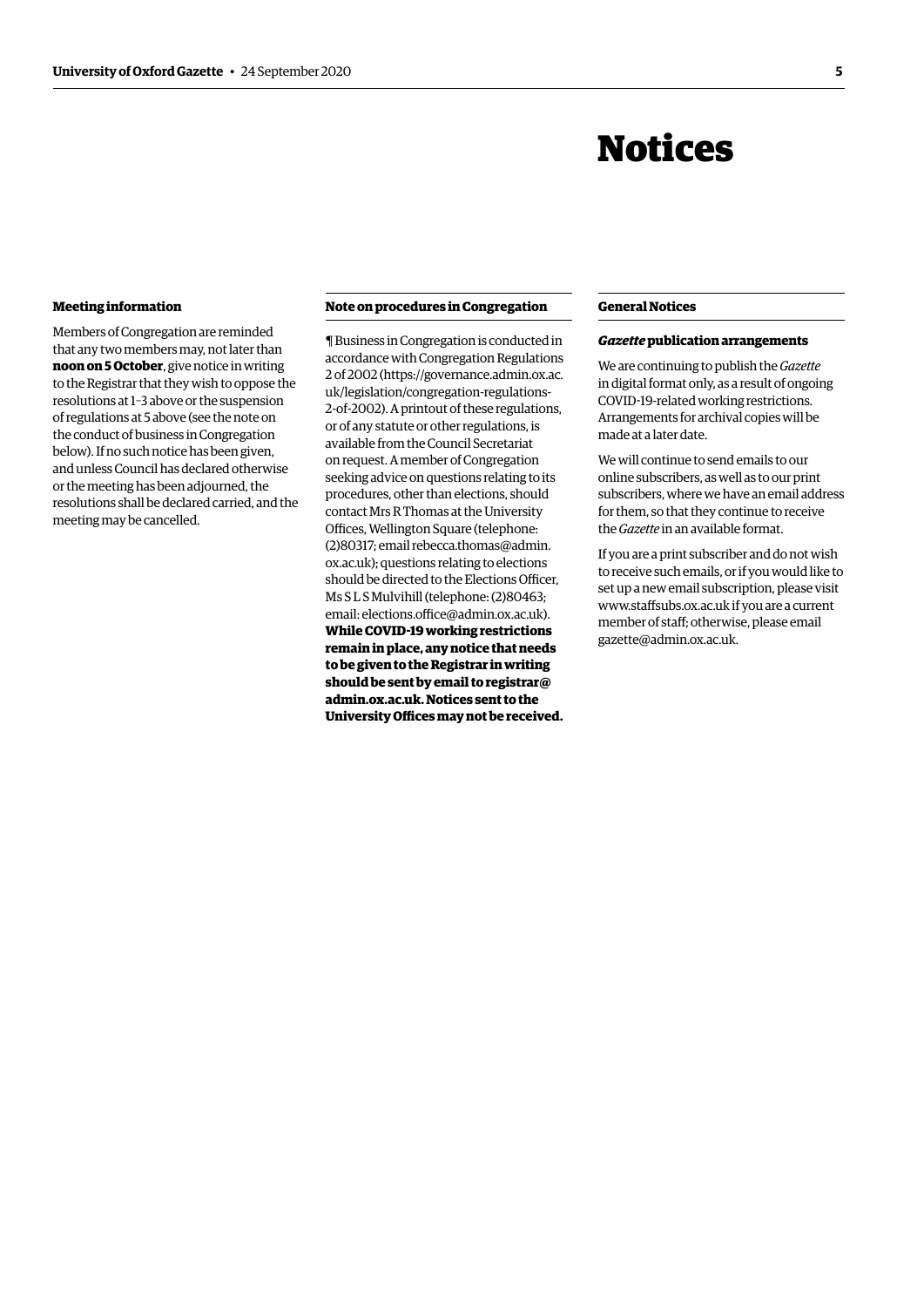# <span id="page-5-0"></span>Examinations and Boards

#### <span id="page-5-1"></span>**Changes to Examination Regulations**

For the complete text of each regulation listed below and a listing of all changes to regulations for this year to date, please see [https://gazette.web.ox.ac.uk/examination](https://gazette.web.ox.ac.uk/examination-regulations-0)[regulations-0](https://gazette.web.ox.ac.uk/examination-regulations-0).

#### **Continuing Education Board/Medical Sciences Board**

MSC IN SURGICAL SCIENCE AND PRACTICE PGCERT IN SURGICAL SCIENCE AND **PRACTICE** 

#### PGDIP IN SURGICAL SCIENCE AND PRACTICE

substitution of 'Evidence-Based Surgery' module for 'Practice of Evidence-Based Health Care' module

#### **Humanities Board**

MPHIL IN ENGLISH STUDIES (MEDIEVAL PERIOD)

addition to permissible options for 2ndyear students

MPHIL IN ORIENTAL STUDIES change of subject title and streamlining of assessments

MST IN ISLAMIC ART AND ARCHAEOLOGY change of course title

#### MST IN ORIENTAL STUDIES

(a) reordering of information in a more systematic format (b) removal of information that should be placed elsewhere, such as in the annual course handbooks

#### **MFA**

minor amendment to assessment

#### FHS OF FINE ART

(a) assessment changed from 3-hr paper to 3 essays

(b) replacement of exhibition of work as assessed element by submission of digital portfolio

#### FHS OF HISTORY OF ART

assessment changed from 3-hr paper to 3 essays

#### FHS OF ORIENTAL STUDIES

(a) deletion of outdated instructions (b) shortening lengths of titles (c) removal of information that can be placed elsewhere to allow year-on-year fexibility

#### PRELIMS IN FINE ART

replacement of exhibition of work as assessed element by submission of digital portfolio

PRELIMS IN HISTORY AND ECONOMICS removal of 'Quantifcation in History' from papers available

PRELIMS IN MODERN LANGUAGES deletion of unnecessary text

PRELIMS IN ORIENTAL STUDIES minor changes for clarity

#### **Mathematical, Physical and Life Sciences Board**

MSC IN PRECISION CANCER MEDICINE new course

FHS OF MATERIALS SCIENCE (I)

(a) revision to 2nd-year practical class assessment method (b) modifed titles for 4 written papers

#### FHS OF MATERIALS SCIENCE (II)

(a) update to maximum permitted word count of additional special chapter to include health, safety and risk assessment processes, and ethical and sustainability considerations (b) revision to wording relating to page limits

(c) change in mode of submission

#### FHS OF MATERIALS SCIENCE (III)

(a) modifcation to FHS Part I examined coursework to refect increasing importance of computational modelling (b) to make 'Introduction to Materials Modelling' module compulsory (c) introduction of 'Atomistic Modelling' optional module introduced (d) to alter assessment weightings within Part I FHS coursework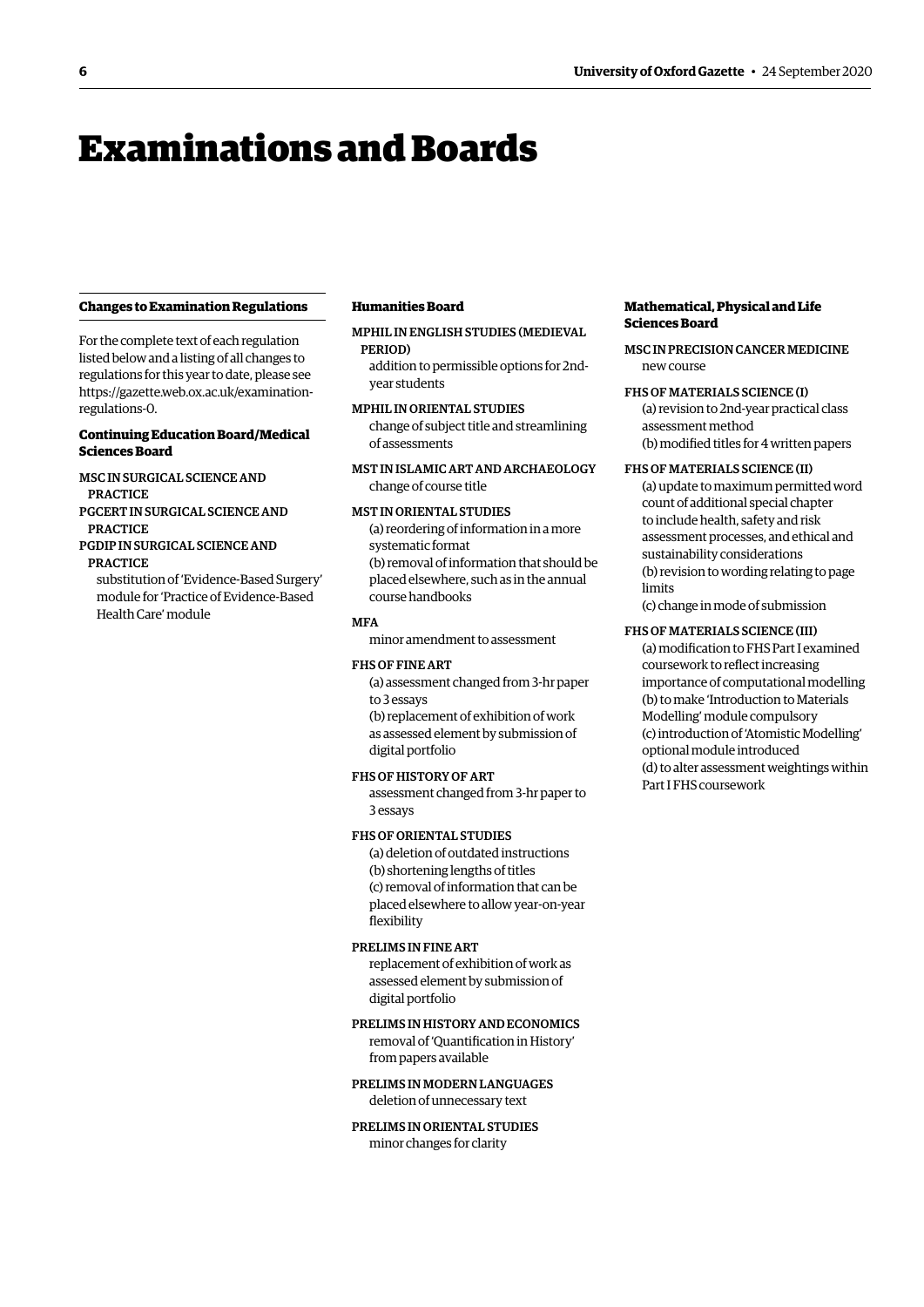#### **Medical Sciences Board**

#### MEDICAL SCIENCES DOCTORAL

TRAINING CENTRE

GENERAL REGULATIONS FOR THE DEGREE OF MSC BY COURSEWORK change to list of programmes to which regulations apply

#### MSC IN CLINICAL AND THERAPEUTIC **NEUROSCIENCE**

(a) change to length of qualifying examination (b) clarifcation of dissertation submission methods

## MSC IN CLINICAL TRIALS

PGCERT IN STATISTICS AND EPIDEMIOLOGY

new course

#### MSC IN GLOBAL HEALTH SCIENCE AND EPIDEMIOLOGY

(a) minor alteration to assessment terminology (b) minor alteration to dissertation submission method

#### MSC IN INTEGRATED IMMUNOLOGY

(a) minor clarifcation of essay title approval process (b) change to written submission process

#### MSC IN INTERNATIONAL HEALTH & TROPICAL MEDICINE

(a) to change format of Paper 2 in section 4 (ii) and resit in section 9 from written examination to online submission of written piece of work (b) to change submission mode of dissertation from 3 copies submitted to the Examination Schools to online submission via authorised online submission site (c) removal of outdated Section 10 (d) insertion of additional option in Hilary term: 'Research during Outbreaks'

#### MSC IN NEUROSCIENCE

PRELIMS IN GRADUATE-ENTRY MEDICINE minor amendments to assessment

#### CLINICAL MEDICINE (SECOND BM) removal of out-of-date text in relation to Year 4 examiner duties

#### PRE-CLINICAL MEDICINE (FIRST BM PARTS I AND II)

(a) correction to number of assessment units

(b) changes to eligibility criteria for Merits and Distinctions

#### GRADUATE-ENTRY MEDICINE

(a) minor amendments to assessment arrangements (b) clarifcation of progression requirements

#### FHS OF MOLECULAR AND CELLULAR **BIOCHEMISTRY**

(a) minor changes to Part II assessment (b) changes to make language gender neutral

#### PRELIMS IN MOLECULAR AND CELLULAR **BIOCHEMISTRY**

changes following major course revision

#### **Social Sciences Board**

#### RESEARCH DEGREES IN POLITICS AND INTERNATIONAL RELATIONS

(a) introduction of part-time variants of DPhil in Politics and DPhil in International Relations (b) transfer of existing regulations into divisional template for DPhil course regulations

#### MPHIL IN COMPARATIVE SOCIAL POLICY

amendment to submission deadline of option paper essays

#### MPHIL IN INTERNATIONAL RELATIONS

minor factual corrections to research methods component

#### MPHIL IN MODERN SOUTH ASIAN **STUDIES**

(a) merger of two research methods courses into a single course: 'Qualitative Research Methods in Humanities' (b) to permit transfer from MPhil language track to MSc and MPhil nonlanguage track

#### MPHIL IN POLITICS (COMPARATIVE GOVERNMENT, POLITICAL THEORY, EUROPEAN POLITICS AND SOCIETY) MSC IN POLITICAL THEORY RESEARCH MSC IN POLITICS RESEARCH

clarifcation of exclusions from word counts of research design proposal and thesis

#### MSC IN CRIMINOLOGY AND CRIMINAL JUSTICE (FULL-TIME)

#### MSC IN CRIMINOLOGY AND CRIMINAL JUSTICE (PART-TIME)

merger of two core courses into a single core course: 'Criminological Theories and Understanding Criminal Justice'

#### MSC IN EDUCATIONAL ASSESSMENT

amendment to dissertation submission deadline

#### MSC IN GLOBAL GOVERNANCE AND DIPLOMACY minor updates